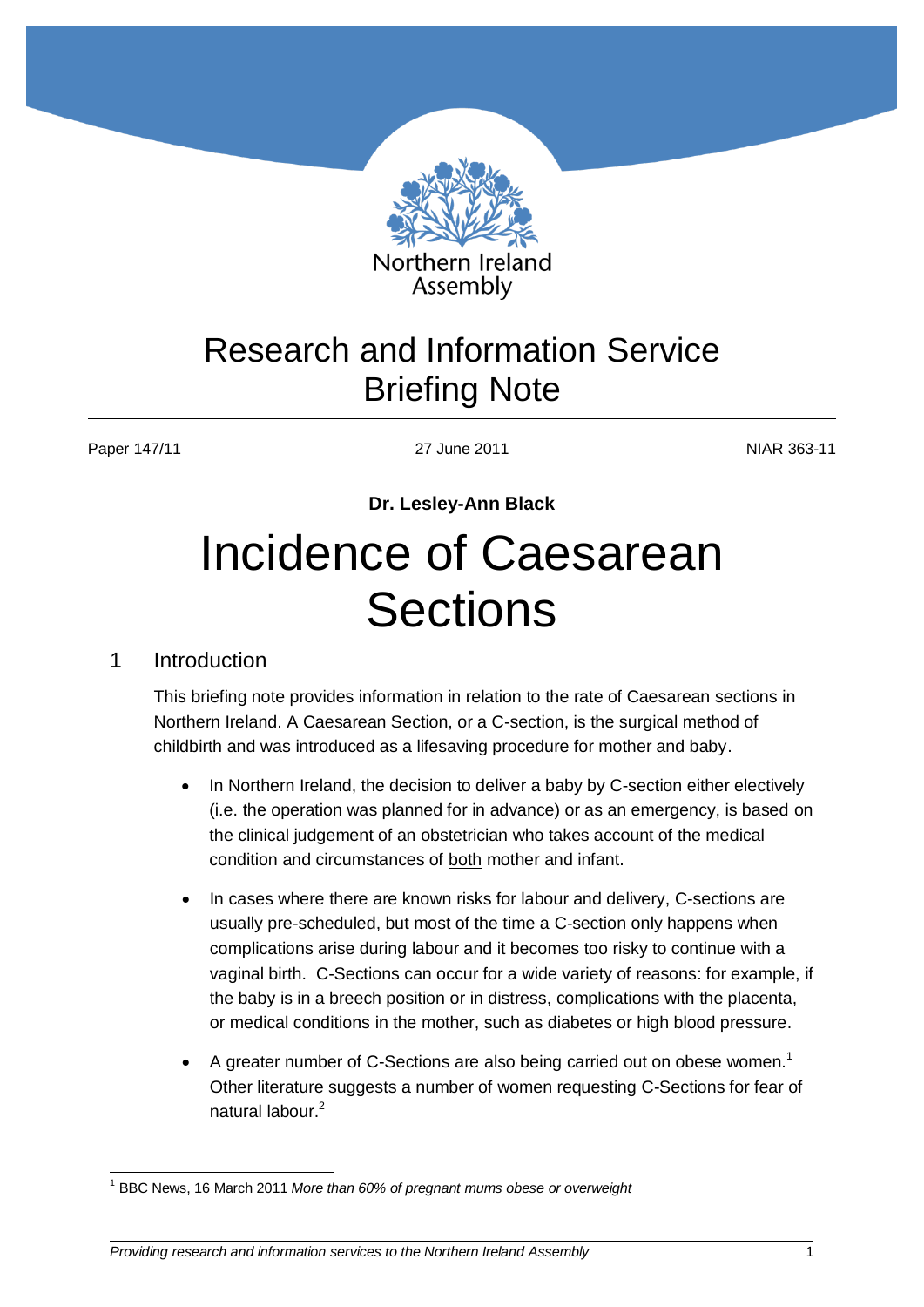In Northern Ireland, the total number of **elective and emergency caesarean sections has been rising** over the last 5 years. As can be seen in Figure 1 in 2004/5, this figure was 6,290, and rose to approximately **7,797** in 2008/9.



Fig. 1 Growing incidence of Caesarean sections in Northern Ireland 2004/5-2008/9<sup>3</sup>

 In 2007/8, the average number of caesarean sections across NI was **28% (over one quarter) of all births**. This is slightly higher than the rest of the UK, but broadly comparable (around 23-25%). The **World Health Organisation** recommends the level of caesareans should be around 15%, which is well below the rate in NI. The number of elective and emergency Caesarean sections by local Trust area for 2008/9 is presented in Figure 2 below.<sup>4</sup>



 $2$  McCourt, C. et al (2007) Elective Cesarean Section and Decision Making: A Critical Review of the Literature. *Birth,* [Volume 34, Issue 1, p](http://onlinelibrary.wiley.com/doi/10.1111/bir.2007.34.issue-1/issuetoc)ages 65–79, March 2007

 $3$  Source: Child Health System.

1

<sup>4</sup> Response to Assembly Question AQW 2314/10 - to ask the Minister to detail the number, and percentage, of both planned and emergency caesarean births broken down by Health and Social Care Trust area.